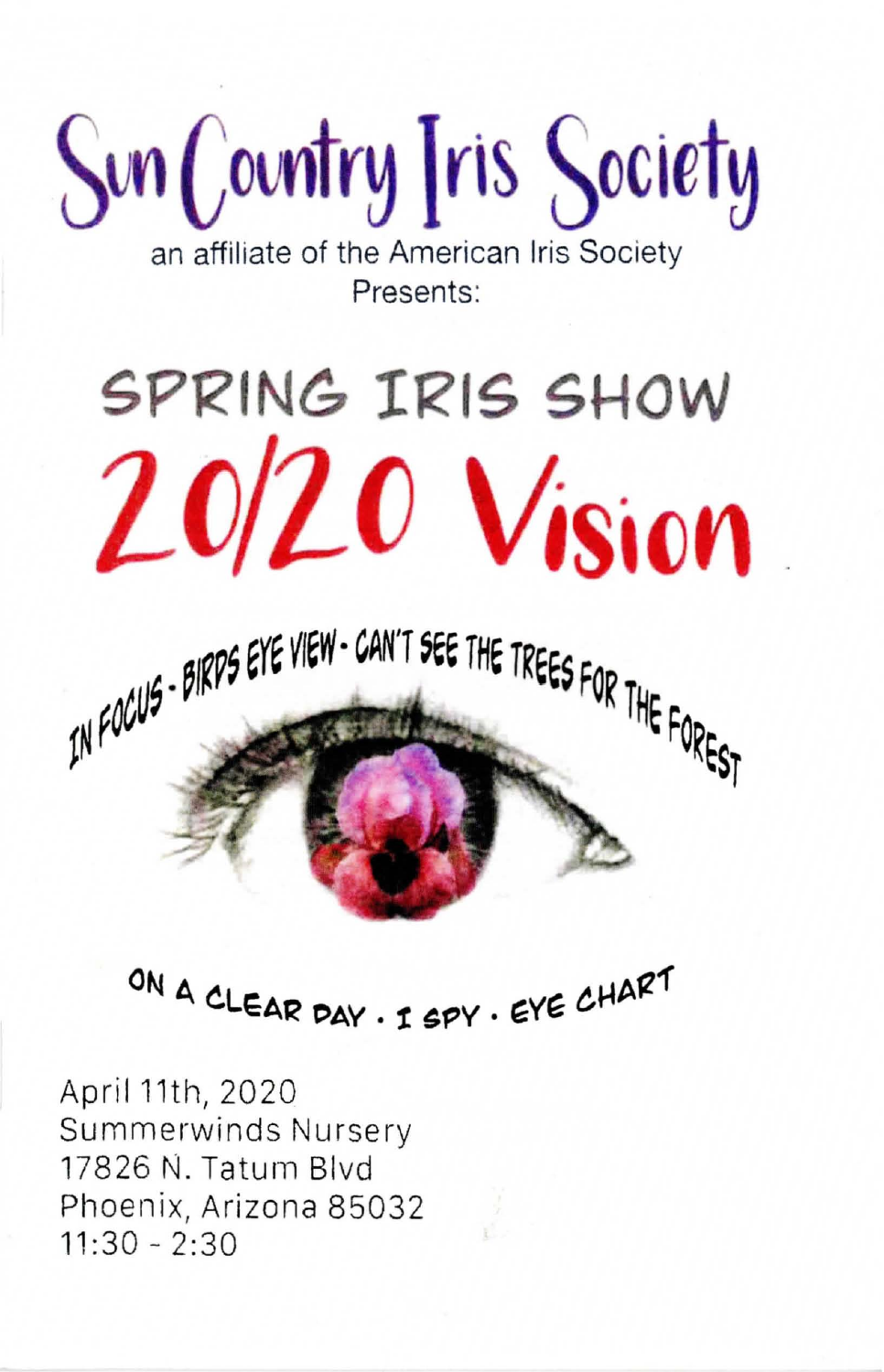# **Sun Country Iris Society**

An Affiliate of the American Iris Society

Presents

### **2020 Spring Iris Show**

# **20/20 VISION**

"In Focus" "Birds Eye View" "Can't See the Trees forthe Forest" "On A Clear Day" "I Spy"

April 11, 2020

**SummerWlnds Nursery**  17826 N. Tatum Blvd Phoenix, Arizona 85032

#### SUN COUNTRY IRIS SOCIETY

An affiliate of the American Iris Society

## **Welcome**

Welcome to Sun Country Iris Society's 48<sup>th</sup> American Iris Society sanctioned Iris Show! We welcome and look forward to all those who participate in our Horticulture and Artistic Divisions. We love to celebrate the beauty of the many varieties and types of iris that are able to thrive here in our desert and show them off! Have fun and enjoy the show.

We welcome all those who grow and wish to exhibit their iris on the horticulture/specimen side as well as those who wish to try their creative talents on the artistic side. A big Thank You to SummerWinds Nursery who support us through the use of their facility.

Dale liggett & Denise Stine, 2020 Show Co-Chairpersons

To learn more about Sun Country iris Society, you are welcome to visit one of our monthly meetings. Our meetings are held the first Tuesday of the month, 7:00 p.m. at

> The Valley Garden Center 1809 North 15th Avenue Phoenix, AZ 85007

For more information please visit Our website: www.suncountryiris.org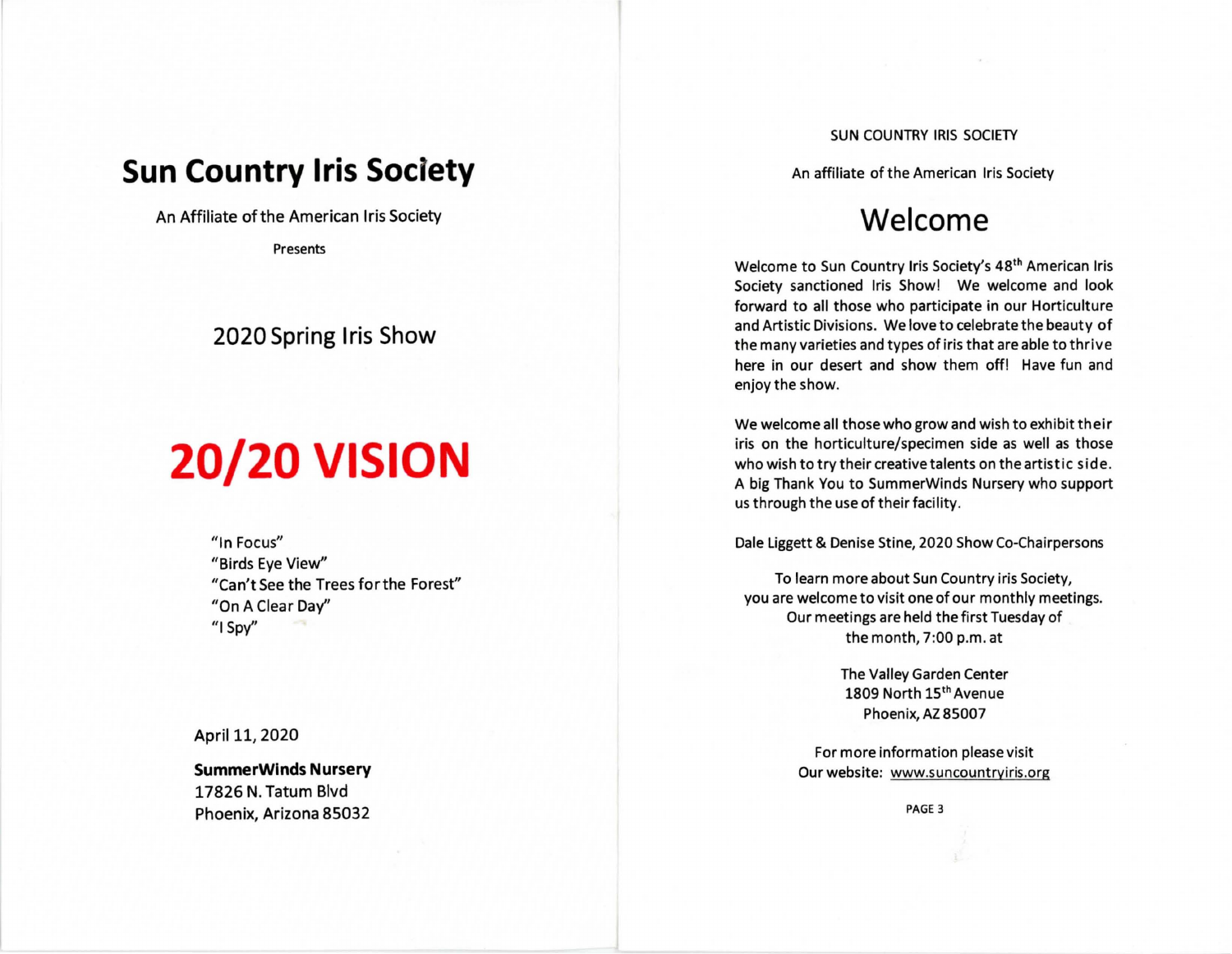#### SUN COUNTRY IRIS SOCIETY

An affiliate of the American Iris Society

Presents Our 48<sup>th</sup> Annual Spring Iris Show

20/20 VISION

SummerWinds Nursery 17826 W. N. Tatum Blvd. Phoenix, AZ 85032

April 11, 2020 Free Exhibit to the Public

Saturday, 11:30 a.m. to 2:30 p.m.

This is an American Iris Society sanctioned show, conducted according to AIS rules and regulations, and judged according to AIS rules. The show committee will endeavor to protect all exhibits but cannot be responsible for the loss or damage to exhibitor's property.

#### **INDEX**

| Commercial Display Division  Page 11 |  |
|--------------------------------------|--|
|                                      |  |
|                                      |  |
| Premium Award Contributors  Page 14  |  |
|                                      |  |
|                                      |  |

SHOW COMMITTEE

 $\lambda$ 

Co-Chairperson: Dale liggett, Denise Stine Show Schedule: Ardi Kary Cover Art: Nancy Evans Secretary/AIS Awards: Nancy Evans, Christine Smith SCIS Awards: Nancy Evans, Christine Smith Staging/Set-up/Properties: Bob Buchwald, Fred Jaeggi Classification: Cheryl Dreska, Hall Bradshaw Entry and Placement: Ch. Jenine Cook, Francine Cheswick, Mary Platner, Susan Lyon Judge's Chair: Ardi Kary Clerks: Fred Jaeggi Hospitality: Kyria Peavy Publicity: Darol Jurn, Brittney Szemerei, Gary Miller, Mary Platner Artistic Concepts: Dale liggett, Denise Stine, Members Potted Iris Sales: Bob Buchwald Photographer: Francine Cheswick, Members Website: Darol Jurn Clean-up: All SCIS Members

The Sun Country Iris Society Show Awards presentation will be May 5, 2020. 6:30 p.m. At the Valley Garden Center 1809 North 15th Avenue Phoenix, AZ 85007

SUN COUNTRY OFFICERS -2020 President: Jenine Cook Vice president: Gary Miller Secretary: Dale Liggett Treasurer: Nancy Evans Director: Kyria Peavy Director: Ardi Kary Director: Brittaney Szemerei PAGE 5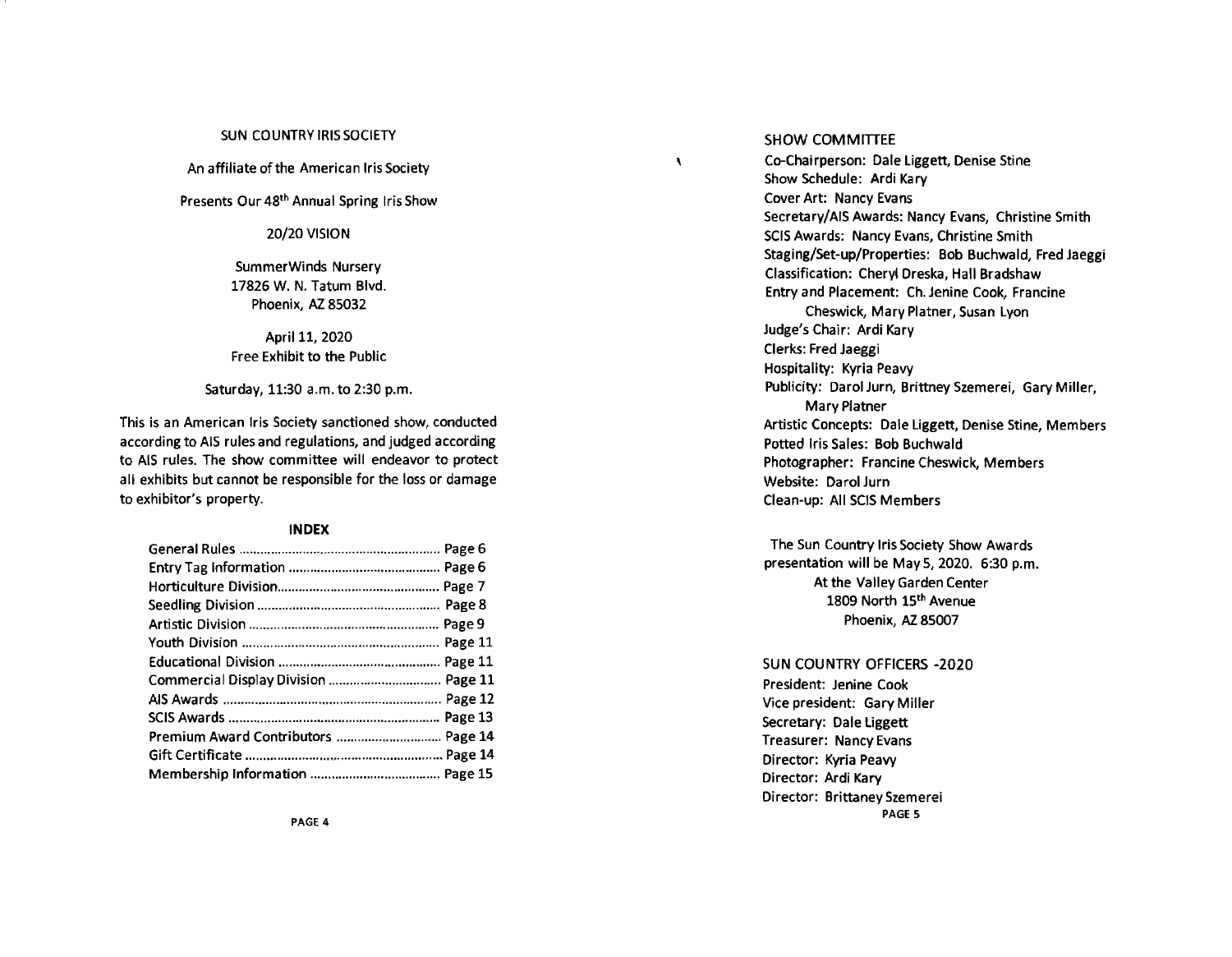#### GENERAL SHOW RULES

General Rules apply to all divisions. For specific information pertaining to your entry, see Special Rules for that Division.

- 1. Exhibition privileges are open to all persons without charge.
- Z. Entries accepted 6:45 a.m. to 9:00 a.m., April 11. LATE ENTRIES ACCEPTED FOR DISPLAY ONLY.
- 3. Entries must be clearly, correctly, and completely identified and entered in the proper division, section and group/class; to be judged.
- 4. No judge or designated apprentice judge may judge in a section where the judge or a member of the judge's family has an entry.
- 5. Judging will begin at 9:30 a.m., April 11. Only judges, designated apprentices, show chairpersons, and clerks are permitted in the exhibition area during judging.
- 6. Judging will be done in accordance to AIS rules. Any award, either AIS or SCIS, may be withheld at the judges' discretion if no worthy specimen is available. Decisions of the judges are final.
- 7. Official AIS rules and regulations cannot be violated.
- 8. Exhibits and ribbons must remain on display until 2:30 p.m., April 11. All entries must be removed by 3:00 p.m. on that date.

AIS Entry Tags, Exhibitor Numbers and Forms will be available at the April 7th Sun Country Iris Society general meeting and at the show location from 6:45 a.m. to 9:00 a.m. on April 11.

Please print in blue or black ink only. Complete both portions of each tag, following the Show Schedule outline.

Group refers to horticultural entries. Class refers to artistic entries. Variety refers to name of the iris or the title of an artistic entry. Entry # will be assigned by the Entry and Placement Table. Exhibitor's # will be assigned by the Show Secretary.

### .... DIVISION I-HORTICULTURE

While the Scale of Points varies for each section, all sections are scored 75 points for cultural perfection (flower and stalk) and 25 points for condition and grooming.

#### **SPECIAL RULES**

- 1. Entries must have been grown and entered in person by the exhibitor.
- 2. Entries placed on the show bench will be judged as groomed by the exhibitor.
- 3. Exhibitors may enter only one stalk of any particular variety, but may enter as many varieties as desired. (Collections are excepted; see Section G.)
- 4. Display containers will be furnished by the Show Committee.
- 5. Single specimen entries will be placed in alphabetical order of variety name within sections/groups. Each variety (cultivar) is a separate class for judging.
- 6. Faded stalks may be groomed or removed by the Show Committee or the exhibitor anytime after the judging is competed.

Section A - TALL BEARDED

Section B - ARIL AND ARILBRED Group 1-Aril Group 2 - Arilbred Group 3 -Arilbred Median Section C - MEDIAN AND DWARF Group 1- Border Bearded Group 2 - Miniature Tall Bearded Group 3 -Intermediate Bearded Group 4 - Standard Dwarf Bearded Group 5 - Miniature Dwarf Bearded Section D - BEARDLESS Group 1-Spuria Group 2 - Louisiana Group3 -Siberian PAGE 7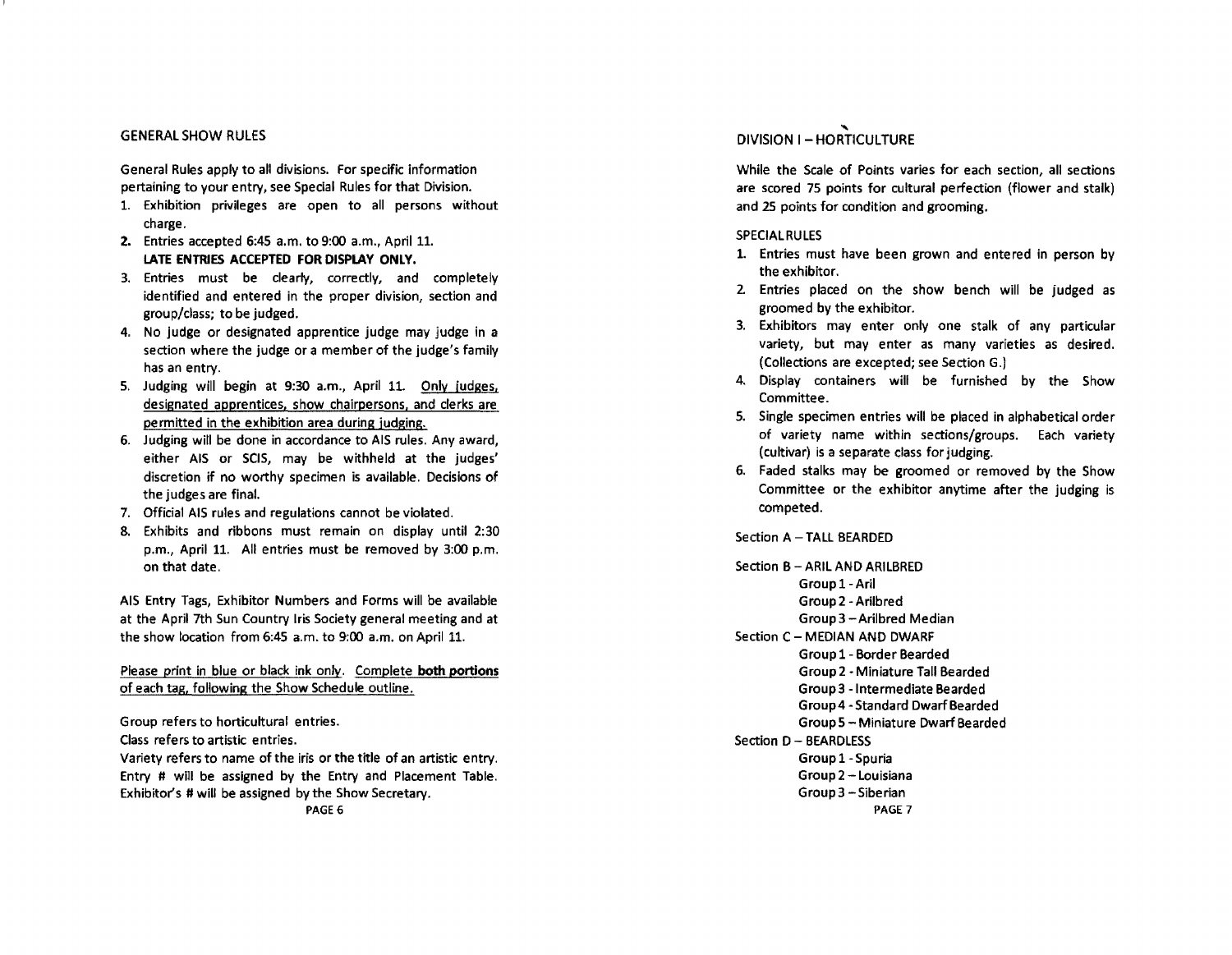Section E - HISTORIC IRISES (Introduced prior to 1991) Year of introduction must be listed on entry tag. Section F - MISCELLANEOUS: Any iris not listed above.

Section  $G - COLECTIONS:$  Three (3) stalks. Exhibitors may enter more than one collection in each group, but each collection must be a different type; for example: Tall Bearded, Spuria, Louisiana.

> Group 1-Same type, same variety Group 2 - Same type, 3 different varieties (all listed on one entry tag.)

Section H - SINGLE BLOOM (Single blossom classes may not have award ribbons counted for Silver and Bronze Medal/Certificates and are not eligible for the "Best Specimen of Show" Award.)

\*Sections or groups for bulbous irises and collections are eligible to receive award ribbons, special section awards and section rosettes. Awards ribbons are included in the tally for Silver and Bronze Medal/Certificates although these entries are not eligible for the "Best Specimen of Show" Awards.

This is the 3/5 rule. Section certificates are available for award to the winner of the most blue ribbons in each section of a show that has competition in more than one type of irises provided there are at least three exhibitors and at least five varieties (cultivars). Groups of various types of irises may be combined in order to qualify. For example, all beardless in an Apagon section, all medians in one section, etc. No awards for a tie of one ribbon.

DIVISION II - SEEDLINGS

Any type of iris not introduced into commerce Must be entered

under seedling number or registered name and must be made in the name of the originator (hybridizer). To indicate type of seedllng on the entry tag, use Section/Group as outlined in Division I

#### DIVISION 111- ARTICTIC DESIGN

#### SPECIAL RULES

- 1. Arrangements must be the work of the exhibitor, but the plant material need not have been grown by the exhibitor.
- 2. Exhibitors are limited to one entry in each class.
- 3. Exhibitor places arrangement after clearing Entry/Placement table.
- 4. Iris must be used in all arrangements and must be the predominating feature. Iris of any type may be used, unless specified. Though not required, iris used may be identified on a separate card.
- 5. Dried or treated natural plant material is acceptable, but fresh material must predominate. No painted fresh material or artificial plant material is permitted.
- 6. Interpretive accessories may be used, but must be subordinate. Use is required only if specified.
- 7. Containers should be marked on the underside with owner's name and address.
- 8. Exhibitors are responsible for maintaining arrangements in fresh, groomed condition after judging is completed and for removing exhibits promptly at the close of the show.
- 9. The use of any part(s) of plants on the state conservation list, plants that are illegal in the State of Arizona, and plants that are poisonous is strictly prohibited. When in doubt, leave it out.

10. A 3xs card may be used for interpretation.

The show committee will endeavor to protect all exhibits but cannot be responsible for the loss or damage to the exhibitor's property. PAGE 9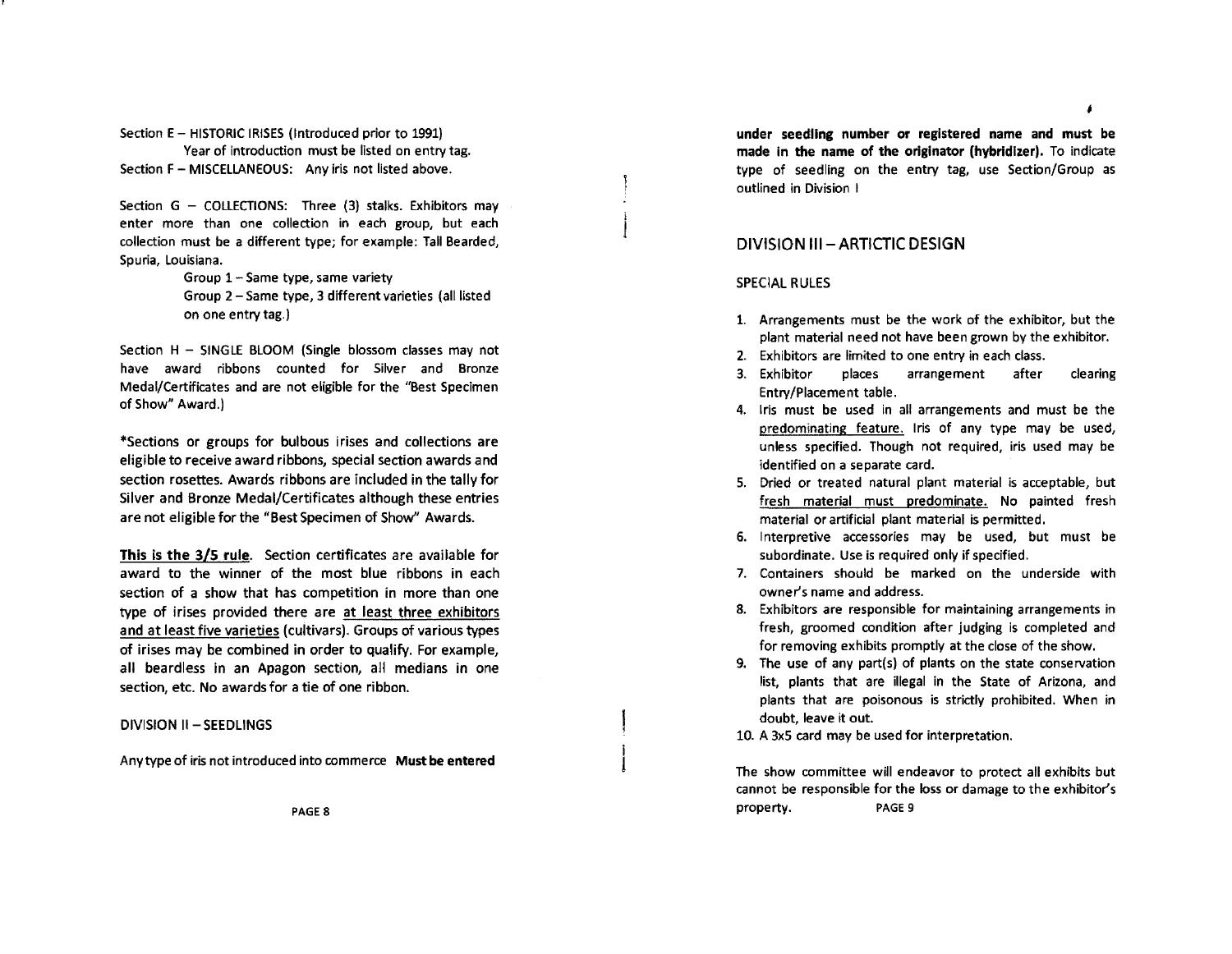#### DIVISION III ARTISTIC DESIGN

This year's theme is "20/20 VISION" Express yourself this year with your interpretation of our 20/20 Vision theme as noted in the classes below. We look forward to seeing all the entries/entrants with anticipation. Have fun and create awayl

Section A - Open to All

- Class 1 "In Focus" This must include anything with a lens in the arrangement. i.e. eyeglasses. jeweler's lens, magnifying glass, telescope, camera, binoculars, etc.
- Class 2 "Birds Eye View" This must include birds, feathers, nests, egg, etc. This arrangement must be at least 30" tall as measured from the bottom of the container to top of arrangement.
- Class 3 "Can't See the Trees for the Forest" This must include one or more of the following tree parts i.e. nuts, fruit, branches, pinecones, bark, etc.
- Class 4 "On a Clear Day" This arrangement must include some lyrics of the song chosen and one or more musical items i.e. musical notations, instruments, records, etc.
- Class 5 "1 Spy ..... with my little eye" The container must be a vehicle i.e. car, boat, train, truck, and include an eye out of plain view (must be found by judges).
- Section B Sun Country Iris Society members only. For novices (no first place ribbons won in previous shows).
	- Class 1 "Eye Chart" Make your first blue ribbon appearance with this arrangement that uses a single iris stalk as the predominant feature with fresh foliage and an eye chart.

PAGE 10

#### DIVISION IV – YOUTH ENTRIES

ALL GENERAL AND SPECIAL RULES APPLY. Youth is defined as 19 years of age or younger.

Section A - HORTICULTURE

Class 1-TALL BEARDED

Class 2 - ANY OTHER IRIS

Section B - ARTISTIC DESIGN

Class 1 "Focus on Education" This arrangement must use any educational materials included with iris.

#### DIVISION V – EDUCATION

z,

 $\mathcal{O}_\bullet$ 

All exhibits must be related to irises, iris culture or hybridizing. Horticultural materials, if used, need not have been grown by the exhibitor. Please call before March 30 to reserve a table.

The AIS Bronze Medal Certificate may be awarded to the exhibitor of an educational exhibit found to be of outstanding merit by the judges of the show.

#### DIVISION VI-COMMERCIAL DISPLAYS

Commercial displays are welcome. Due to limitations, only one table per commercial exhibitor can be provided, Sun Country Iris Society Show Committee will determine if an exhibitor is to be given commercial status, Displays are not judged, however, commercial displays may be recognized by an AIS Bronze Medal Certificate. Please call before March 30 to reserve a table.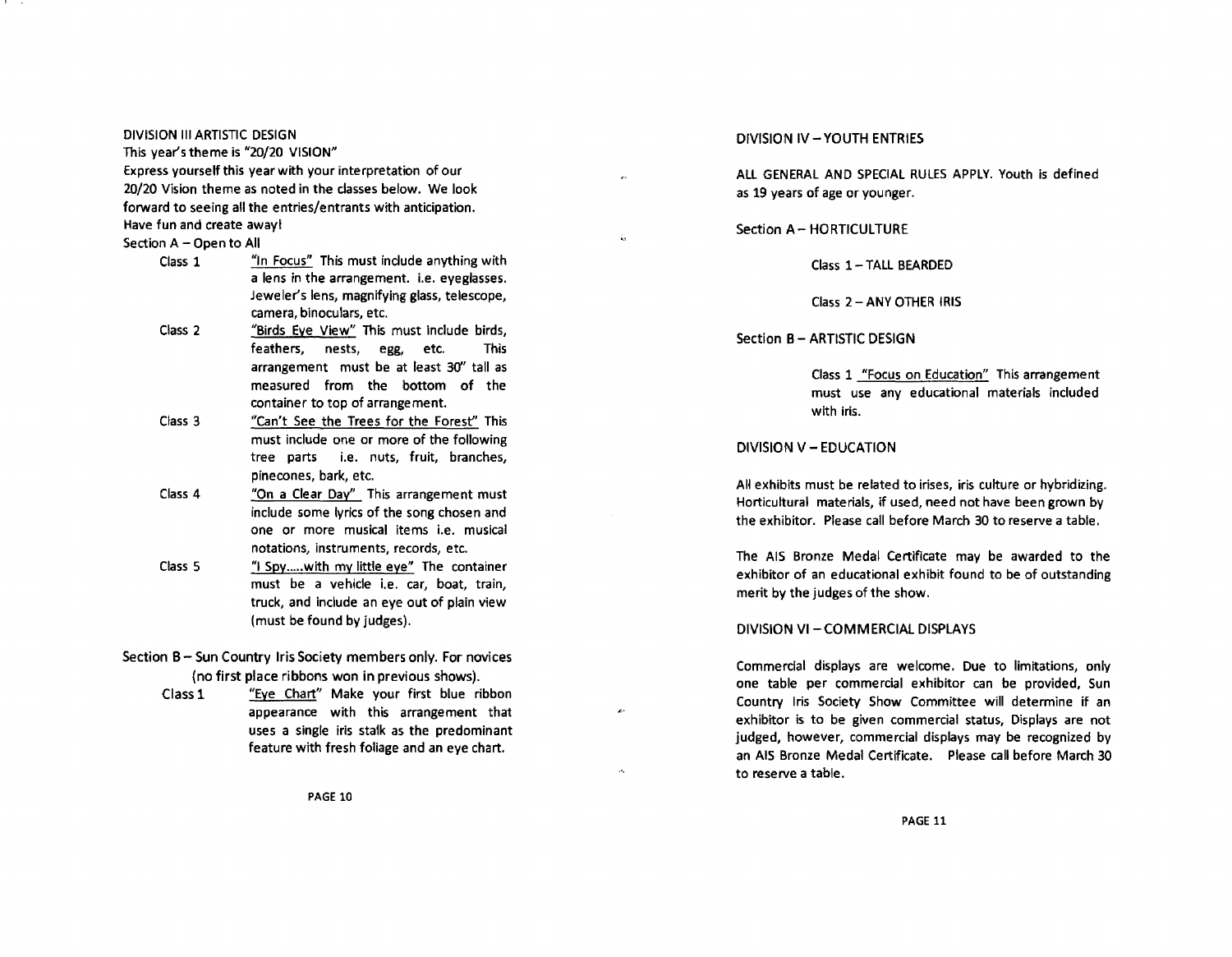#### AMERICAN IRIS SOCIETY EXHIBITION AWARDS

AIS RIBBONS for first, second, third place, and honorable mention will be awarded in each cultivar/class as merited.

AIS ROSETTES and Certificates available will be awarded for:

#### Horticulture Division:

Best Specimen in each Section (Rosette) Section Sweepstakes (Certificate) Best Specimen of Show (Rosette & Certificate) Sweepstakes (Rosette, Certificate & Medal) Sweepstakes Runner-up (Certificate & Medal)

#### Seedling Division:

Best Seedling of Show (Rosette & Exhibition Certificate)

Artistic Division:

Best Design of Show (Rosette & Certificate) Artistic Sweepstakes (Rosette & Certificate)

#### Youth Division:

Best Specimen of Show (Rosette & Certificate) Horticultural Sweepstakes (Rosette, Certificate & Medal) Horticultural Sweepstakes Runner-Up (Certificate & Medal) Best Design of Show (Rosette & Certificate) Artistic Sweepstakes (Rosette & Certificate)

The AIS SILVER MEDAL and certificate will be awarded to the winner of the most first place ribbons in the Horticulture and Youth Divisions.

The AIS BRONZE MEDAL and certificate will be awarded to the winner of the second most first place ribbons in the Horticulture and Youth Divisions.

AIS SECTION CERTIFICATES will be awarded to the winner of the most first place ribbons in each Horticulture Section, and Rosettes will be awarded to the best specimen in each culture section, provided there are three exhibitors and five varieties (cultivars).

PAGE 12

AIS EXIBITION CERTIFICATE is automatically awarded by the panel of judges for the Best Seedling of Show. An EC will also be awarded to any seedling receiving five or more votes from accredited AIS judges attending the show.

In the event of a tie for Sweepstakes for either Medal or Section Certificates; second place, then third place, then honorable mention ribbons will be counted. Rosettes are not considered in the case ofa tie.

#### SUN COUNTRY IRIS SOCIETY AWARDS

Sun Country Iris Society will present AWARDS to exhibitors for: Horticulture Division: Best Tall Bearded Best Aril/Arilbred Best Median/Dwarf Best Spuria Best Louisiana Iris Best Siberian Best Single Bloom Best Bulbous Best Miscellaneous Best Collection Best Specimen of Show Sweepstakes Sweepstakes Runner-up Seedling Division: Best Seedling of Show Artistic Division Best Design of Show Artistic Sweepstakes

Perpetual Plaques (Specialty Awards)

À.

Best Arilbred Iris - Donated by Gary Miller Best Louisiana Iris - Donated by Bill Maynard Best Spuria - Donated by Jeannie Comeaux Best Median - In Appreciation of Jeff Kurtzeman Best Tall Bearded - In Appreciation of Willard and Betty Schroder PAGE 13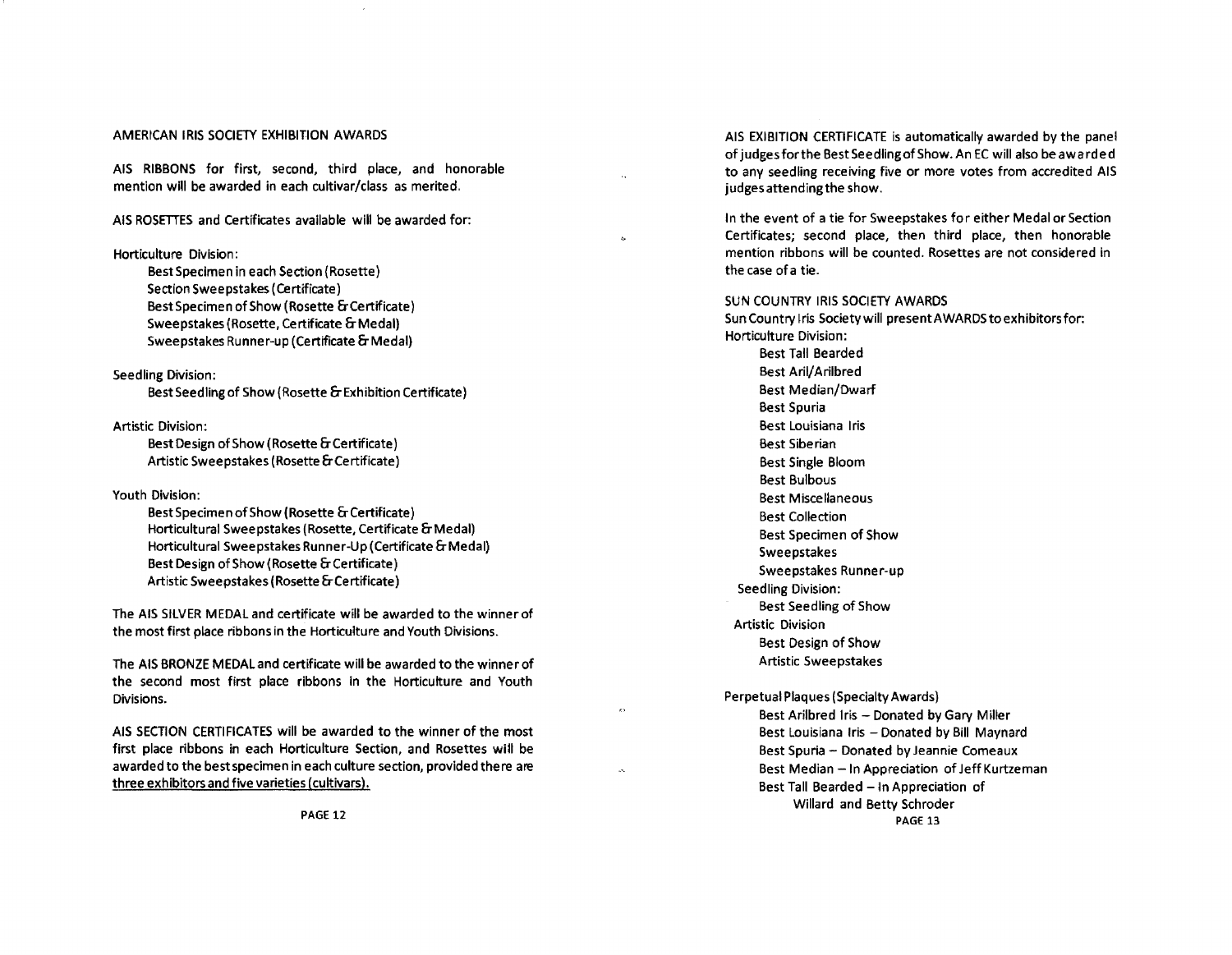Perpetual Plaques (continued) Best Plicata Iris  $-$  Donated by Joyce Poling Best Space Age Iris - Donated by Avery Poling Best Seedling - In Appreciation of Francelle Edwards Best Specimen of Show - Donated by SCIS Best Bicolor Iris - Donated by Ardi Kary Best Black Iris - In Memory of Gloria Beatty Best Red Iris - Donated by Jack Weber Best Single Bloom - Donated by Hall Bradshaw Best White Iris - Donated by Patrick Orr Best Yellow Iris - In Celebration of our Golden Jubilee Best Artistic Design - Donated by William "Bill" Stine Memorial Fund Best Artistic Sweepstakes - Donated by Sharon Petterson

PREMIUM AWARDS/POINTS: Many of the above winners will also receive a PREMIUM AWARD. These winners will be recognized at the May 5, 2020 Awards Presentation of Sun Country Iris Society.

GIFT CERTIFICATE: A gift certificate for a Collection of Irises is being donated by Kary Iris Gardens, a commercial iris garden and member of Sun Country Iris Society. The gift certificate wilt be awarded based on random drawing of those who entered the show. We thank Kary Iris Gardens for the donation.

> Kary Iris Gardens 6201 E. Calle Rosa Scottsdale, AZ 85251 480-266-5270 Ardi kary@aol,com

> > PAGE 14

#### SUN COUNTRY IRIS SOCIETY MEMBERSHIP

Membership in Sun Country Iris Society is open to everyone interested in growing irises, from the home gardener to those with specialized interests. Our meetings are friendly and informative. Our members enjoy learning and sharing their knowledge. Sun Country iris Society was formed in 1969 to promote the culture of irises in our area. We are affiliated with the American Iris Society, founded in 1920. Benefits of membership include monthly garden-related programs and an iris education segment; monthly newsletter with growing tips; door prizes and refreshments; projects and rhizome sale. Sun Country Iris Society dues for the 2020 year are \$25 individual, \$30 family, and \$10 youth. Send your check made payable to Sun Country Iris Society to SCIS c/o Nancy Evans 11002 N. 40<sup>th</sup> Avenue Phoenix, AZ 85029 or bring to a meeting. Please check out our web page for more information: www.suncountryiris.org

#### AMERICAN IRIS SOCIETY MEMBERSHIP

The American Iris Society (AIS) creates and maintains the register of iris, qualified judges, and competition standards for show such as this one. AIS membership is separate from Sun Country Iris Society membership. Benefits of membership include a quarterly color bulletin with topics of interest to iris enthusiasts. Special section memberships are also available in AIS for those wishing information on other types of irises than Tall Bearded irises. For AIS membership information, contact:

> AIS Membership Secretary Tom Gormley P.O. Box 177 Deleon Springs, Fl32130 E-mail: aismemsec@irises.org Phone/fax: 386-277-2057